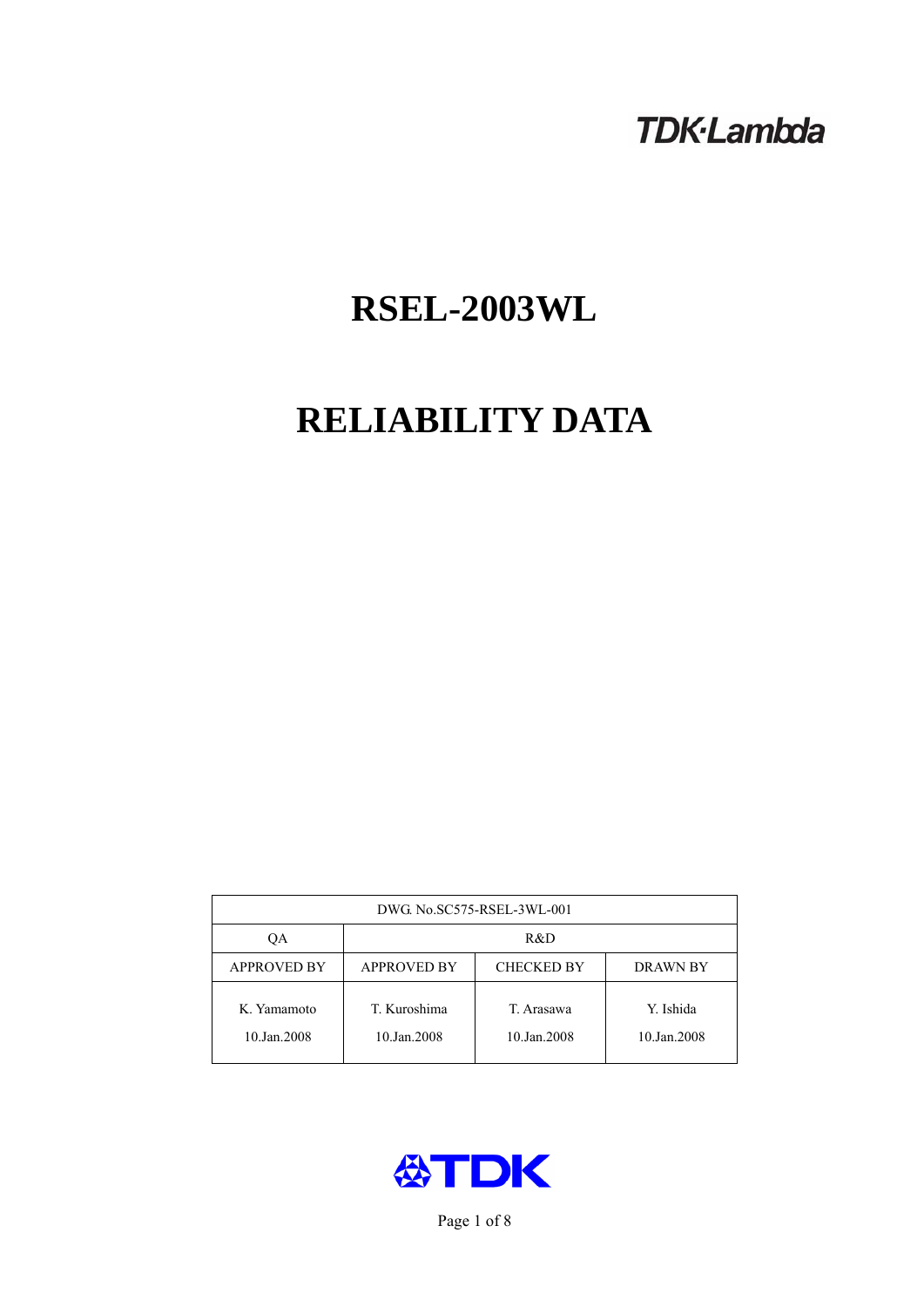#### **RSEL-2003WL**

## **I N D E X**

|                                     | Page   |
|-------------------------------------|--------|
| 1. Calculated Values of MTBF        | Page-3 |
| 2. Vibration Test                   | Page-4 |
| 3. Heat Cycle Test                  | Page-5 |
| 4. Humidity Test                    | Page-6 |
| 5. High Temperature Resistance Test | Page-7 |
| 6. Low Temperature Storage Test     | Page-8 |

The following data are typical values. As all units have nearly the same characteristics, the data to be considered as ability values.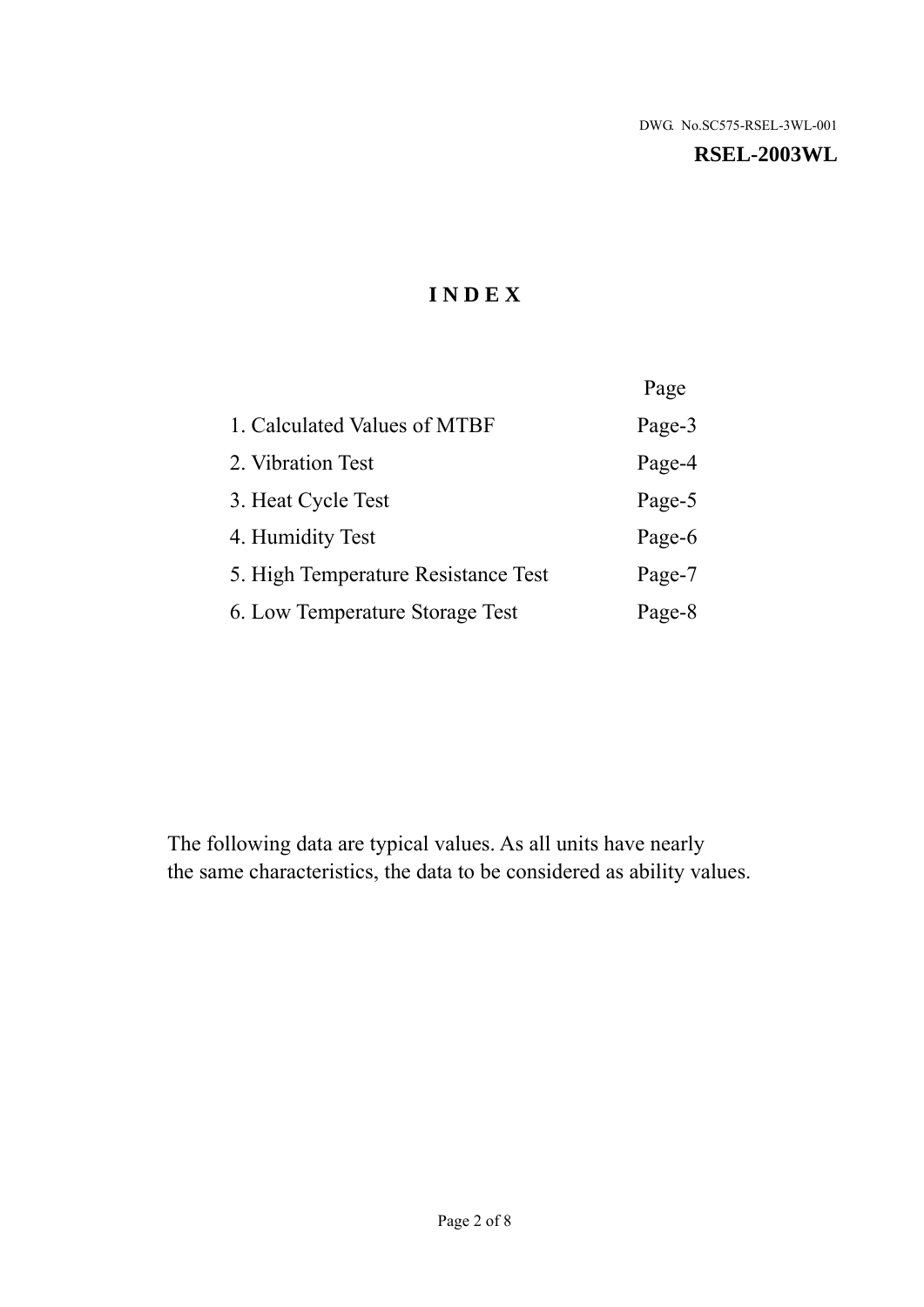**RSEL-2003WL** 

1. Calculated values of MTBF

MODEL : RSEL-2003WL

(1) Calculating Method

 Calculated based on parts stress reliability projection of MIL-HDBK-217F NOTICE2.

Individual failure rates  $\lambda$  G is given to each part and MTBF is calculated by the count of each part.

$$
MTBF = \frac{1}{\lambda_{\text{equip}}} = \frac{1}{\sum_{i=1}^{n} N_i (\lambda_G \pi_Q)_i} \times 10^6 \text{ (hours)}
$$

| $\lambda$ equip | : Total equipment failure rate (Failure / $10^6$ Hours)                   |
|-----------------|---------------------------------------------------------------------------|
| $\lambda$ G     | : Generic failure rate for the $\hbar$ generic part                       |
|                 | (Failure/ $10^6$ Hours)                                                   |
| Ni              | : Quantity of <i>i</i> th generic part                                    |
| N               | : Number of different generic part categories                             |
| $\pi Q$         | : Generic quality factor for the <i>i</i> th generic part ( $\pi Q = 1$ ) |
|                 |                                                                           |

- (2) MTBF Values
	- GF : Ground, Fixed

 $MTBF = 26,441,036$  (Hours)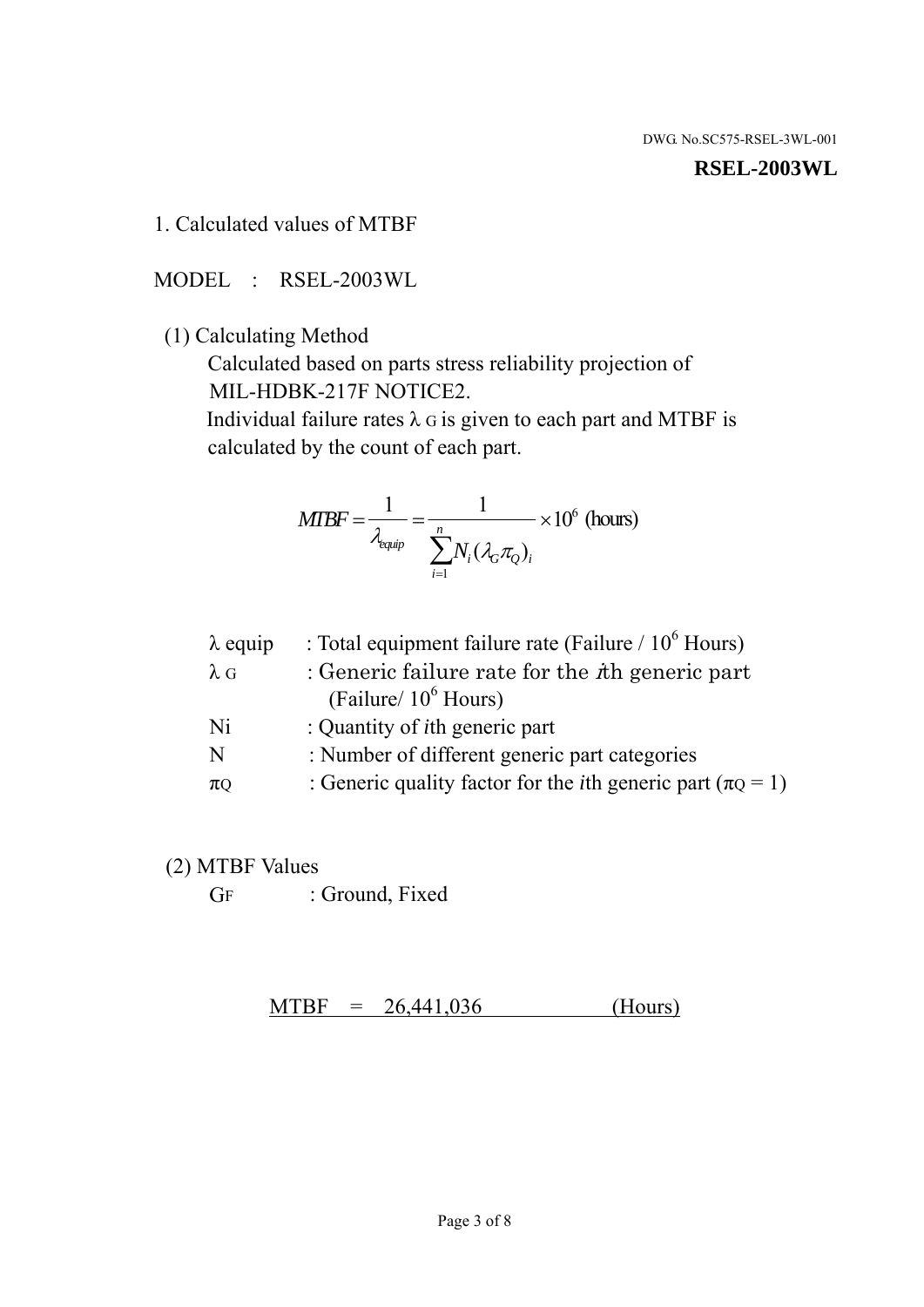#### **RSEL-2003WL**

2. Vibration Test

#### MODEL : RSEL-2003WL (Representation Product : RSEL-2006W)

- (1) Vibration Test Class Frequency Variable Endurance Test
- (2) Equipment Used Controller VS-1000-6, Vibrator 905-FN ( IMV CORP.)
- (3) The Number of D.U.T. (Device Under Test) 5 units
- (4) Test Condition
	- · Frequency : 10~55Hz
	- · Amplitude : 1.5mm, Sweep for 1 min.
	- · Dimension and times : X, Y and Z directions for 2 hours each.

## (5) Test Method

Fix the D.U.T. on the fitting-stage

## (6) Test Results

PASS

#### Typical Sample Data

| . .                                |                                                         |                  |                     |                     |
|------------------------------------|---------------------------------------------------------|------------------|---------------------|---------------------|
| Check item                         | Spec.                                                   |                  | <b>Before Test</b>  | After Test          |
|                                    | Differential Mode: 25dBmin.                             | 1 MHz            | 47.70               | 47.24               |
|                                    |                                                         | 30 MHz           | 60.94               | 59.16               |
| Attenuation (dB)                   | Common Mode: 25dBmin.                                   | 1 MHz            | 37.62               | 37.84               |
|                                    |                                                         | $10 \text{ MHz}$ | 55.26               | 55.38               |
| Leakage Current (mA)               | Line1<br>$1mA$ max. $(250V, 60Hz)$<br>Line <sub>2</sub> |                  | 0.30                | 0.29                |
|                                    |                                                         | 0.30             | 0.29                |                     |
| DC Resistance $(m\Omega)$          | $80m \Omega$ max.                                       |                  | 24.96               | 25.50               |
| <b>Test Voltage</b>                | $L-L: 1768Vdc$ 60s.                                     |                  | OK                  | OK.                 |
|                                    | $L-E$ : 2500Vac 60s.                                    |                  |                     |                     |
| Isolation Resistance ( $M\Omega$ ) | $100M \Omega$ min. (500Vdc 60s)                         |                  | $3.9 \times 10^{6}$ | $4.5 \times 10^{6}$ |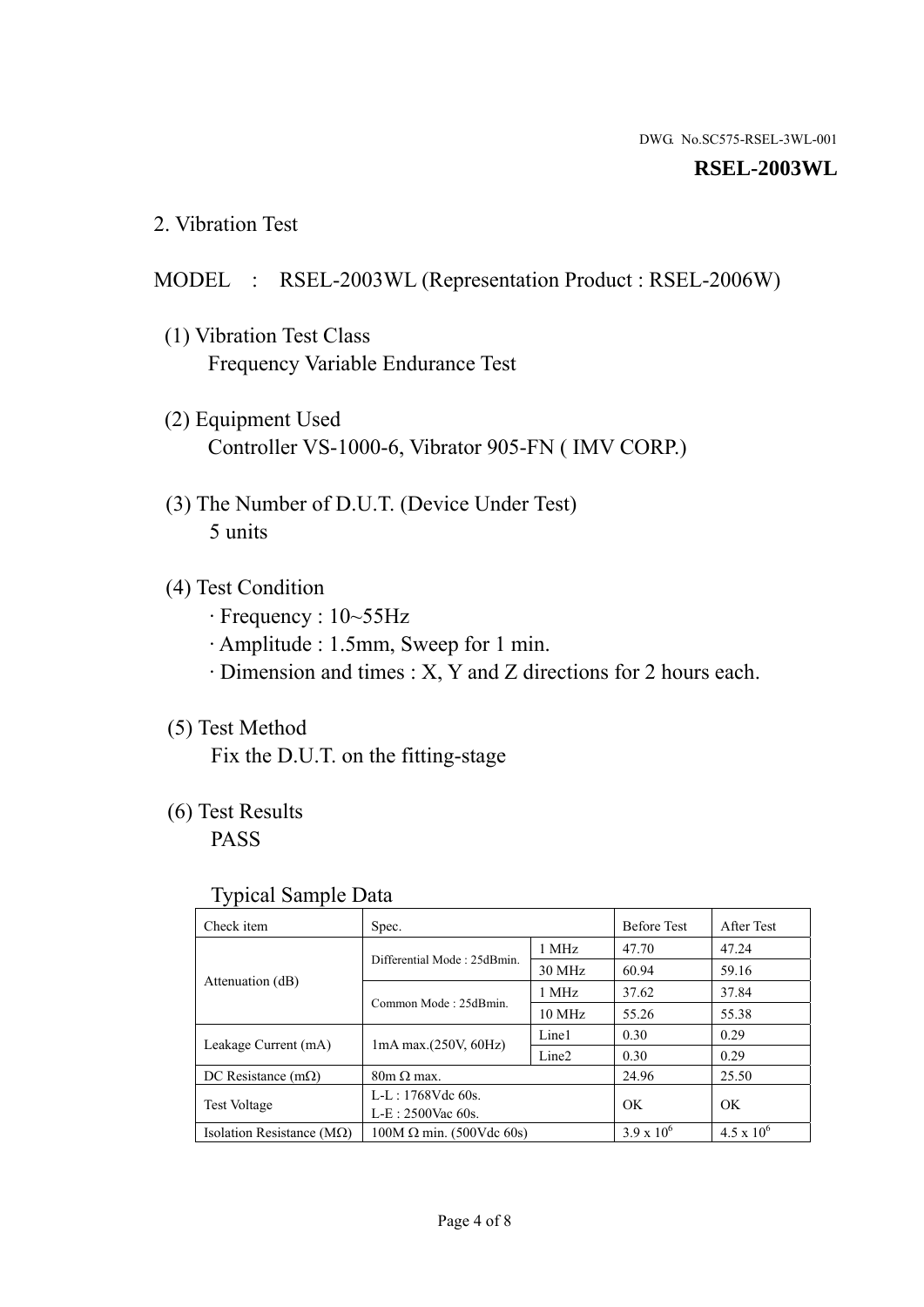1 cycle

30min.

3min.

30min.

3. Heat Cycle Test

## MODEL : RSEL-2003WL (Representation Product : RSEL-2006W)

- (1) Equipment Used TEMPERATURE CHAMBER TSA-71H-W (ESPEC CORP.)
- (2) The Number of D.U.T. (Device Under Test) 5 units
- (3) Test Conditions
	- · Ambient Temperature : -25~+85°C · Test Cycles : 100cycles
- (4) Test Method

 Before the test check if there is no abnormal characteristics and put the D.U.T. in the testing chamber. Then test it in the above cycles, After the test is completed leave it for 1 hour at room temperature and check it if there is no abnormal each characteristics.

 $+85$ °C

 $-25$ °C

(5) Test Results

PASS

| <b>Typical Sample Data</b> |  |  |
|----------------------------|--|--|
|----------------------------|--|--|

| Check item                         | Spec.                                                                                               |        | <b>Before Test</b> | After Test          |
|------------------------------------|-----------------------------------------------------------------------------------------------------|--------|--------------------|---------------------|
|                                    |                                                                                                     | 1 MHz  | 47.64              | 47.86               |
|                                    | Differential Mode: 25dBmin.                                                                         | 30 MHz | 58.32              | 59.54               |
| Attenuation (dB)                   | Common Mode: 25dBmin.                                                                               | 1 MHz  | 37.94              | 39.00               |
|                                    |                                                                                                     | 10 MHz | 54.52              | 56.02               |
|                                    | Line1<br>$1mA$ max. $(250V, 60Hz)$<br>Line <sub>2</sub><br>$80m \Omega$ max.<br>$L-L: 1768Vdc$ 60s. |        | 0.30               | 0.33                |
| Leakage Current (mA)               |                                                                                                     |        | 0.29               | 0.34                |
| DC Resistance $(m\Omega)$          |                                                                                                     |        | 25.54              | 25.18               |
| <b>Test Voltage</b>                |                                                                                                     |        | OK                 | OK.                 |
|                                    | $L-E: 2500$ Vac 60s.                                                                                |        |                    |                     |
| Isolation Resistance ( $M\Omega$ ) | $100M \Omega$ min. (500Vdc 60s)                                                                     |        | $4.9 \times 10^6$  | $4.2 \times 10^{6}$ |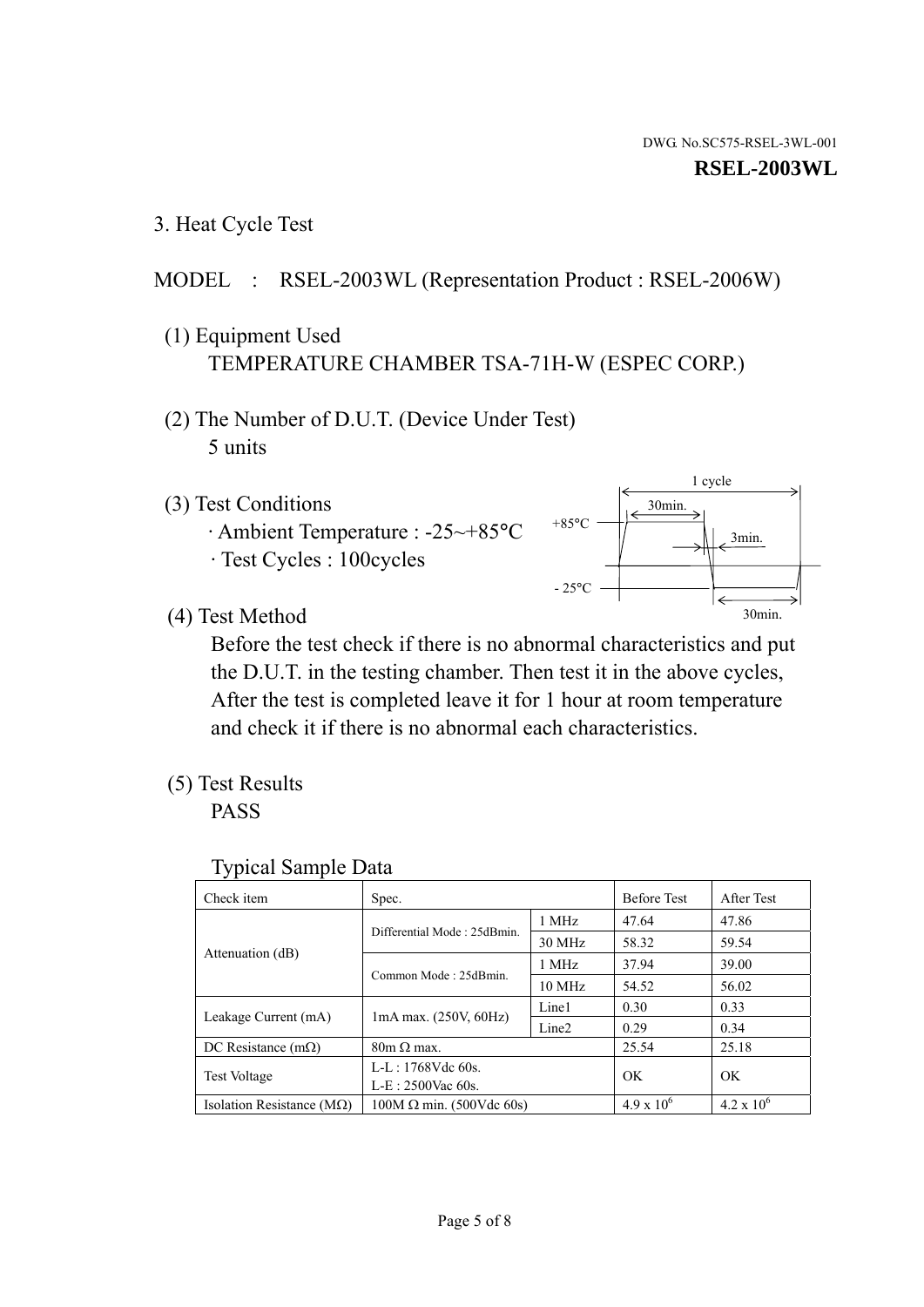4. Humidity Test

## MODEL : RSEL-2003WL (Representation Product : RSEL-2006W)

- (1) Equipment Used TEMP. & HUMID. CHAMBER PR-4KT (ESPEC CORP.)
- (2) The Number of D.U.T. (Device Under Test) 5 units

#### (3) Test Conditions

- · Ambient Temperature : +40°C
- · Test Time : 500 hours
- · Ambient Humidity : 90~95% RH No Dewdrop

## (4) Test Method

 Before the test check if there is no abnormal characteristics and put the D.U.T. in the testing chamber. Then test it in the above conditions. After the test is completed leave it for 1 hour at room temperature and check it if there is no abnormal each characteristics.

## (5) Test Results

PASS

| . .                                |                                 |                   |                     |                     |
|------------------------------------|---------------------------------|-------------------|---------------------|---------------------|
| Check item                         | Spec.                           |                   | <b>Before Test</b>  | After Test          |
| Attenuation (dB)                   | Differential Mode: 25dBmin.     | 1 MHz             | 47.84               | 45.98               |
|                                    |                                 | 30 MHz            | 55.40               | 55.92               |
|                                    | Common Mode: 25dBmin.           | 1 MHz             | 37.24               | 37.92               |
|                                    |                                 | 10 MHz            | 53.44               | 54.30               |
| Leakage Current (mA)               | $1mA$ max. $(250V, 60Hz)$       | Line1             | 0.29                | 0.29                |
|                                    |                                 | Line <sub>2</sub> | 0.30                | 0.28                |
| DC Resistance $(m\Omega)$          | $80m \Omega$ max.               |                   | 25.32               | 25.60               |
| <b>Test Voltage</b>                | $L-L: 1768Vdc$ 60s.             |                   | OK                  | OK                  |
|                                    | $L-E: 2500$ Vac 60s.            |                   |                     |                     |
| Isolation Resistance ( $M\Omega$ ) | $100M \Omega$ min. (500Vdc 60s) |                   | $4.3 \times 10^{6}$ | $4.9 \times 10^{6}$ |

#### Typical Sample Data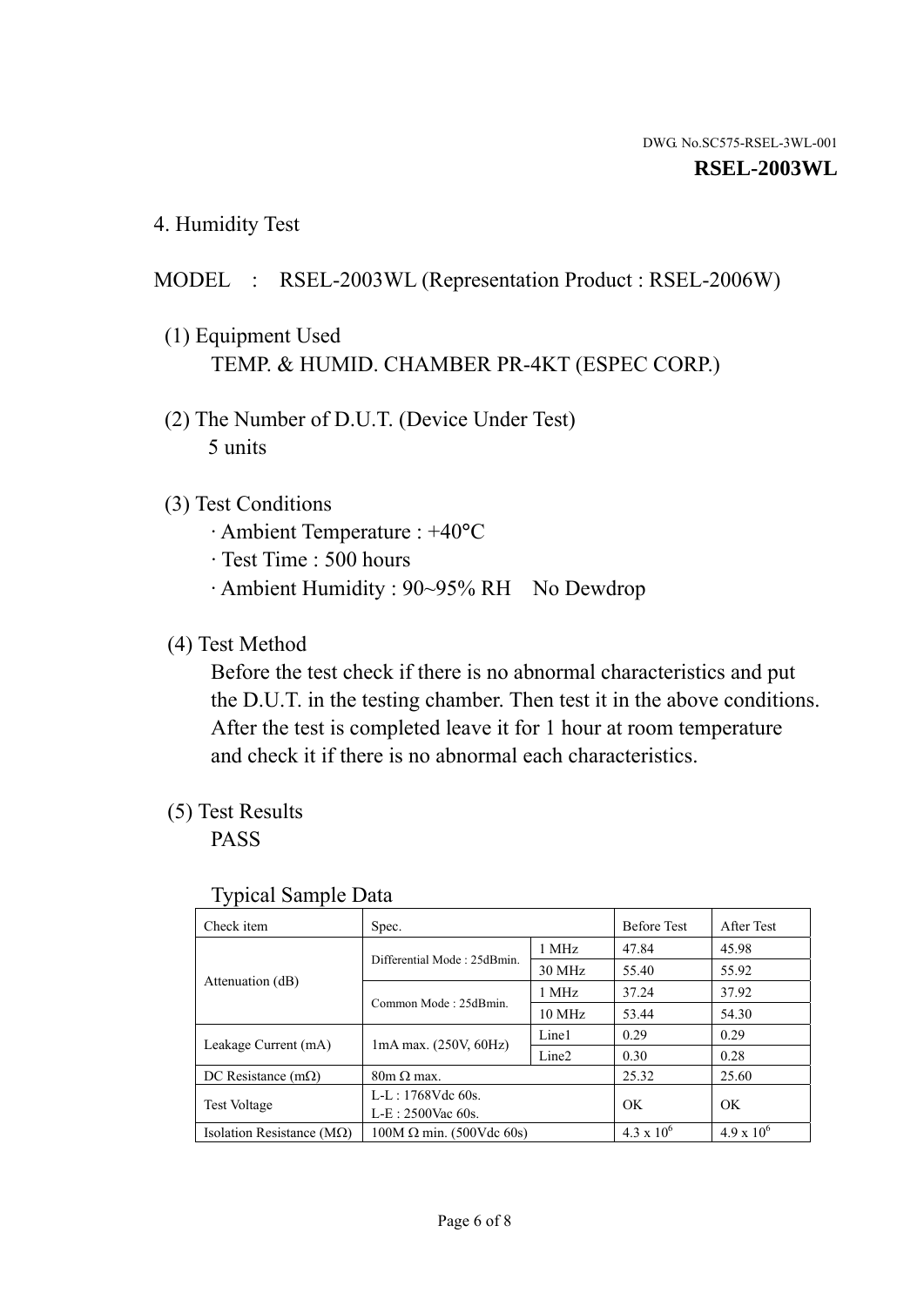5. High Temperature Resistance Test

#### MODEL : RSEL-2003WL (Representation Product : RSEL-2006W)

- (1) Equipment Used TEMPERATURE CHAMBER PHH-300 ( ESPEC CORP.)
- (2) The Number of D.U.T. (Device Under Test) 5 units
- (3) Test Conditions
	- · Ambient Temperature : +55°C
	- · Test Time : 500 hours
	- · Operating : DC 6A
- (4) Test Method

 Before the test check if there is no abnormal characteristics and put the D.U.T. in the testing chamber. Then test it in the above conditions. After the test is completed leave it for 1 hour at room temperature and check it if there is no abnormal each characteristics.

(5) Test Results

PASS

| ╯┸                                 |                                 |                   |                     |                     |
|------------------------------------|---------------------------------|-------------------|---------------------|---------------------|
| Check item                         | Spec.                           |                   | <b>Before Test</b>  | After Test          |
|                                    | Differential Mode: 25dBmin.     | 1 MHz             | 47.32               | 47.38               |
|                                    |                                 | 30 MHz            | 55.64               | 57.74               |
| Attenuation (dB)                   | Common Mode: 25dBmin.           | 1 MHz             | 37.52               | 38.78               |
|                                    |                                 | 10 MHz            | 54.78               | 56.06               |
| Leakage Current (mA)               | $1mA$ max. $(250V, 60Hz)$       | Line1             | 0.30                | 0.30                |
|                                    |                                 | Line <sub>2</sub> | 0.31                | 0.31                |
| DC Resistance $(m\Omega)$          | $80m \Omega$ max.               |                   | 25.10               | 25.44               |
| <b>Test Voltage</b>                | $L-L: 1768Vdc$ 60s.             |                   | OK                  | OK                  |
|                                    | $L-E: 2500$ Vac 60s.            |                   |                     |                     |
| Isolation Resistance ( $M\Omega$ ) | $100M \Omega$ min. (500Vdc 60s) |                   | $4.4 \times 10^{6}$ | $5.1 \times 10^{6}$ |

#### Typical Sample Data